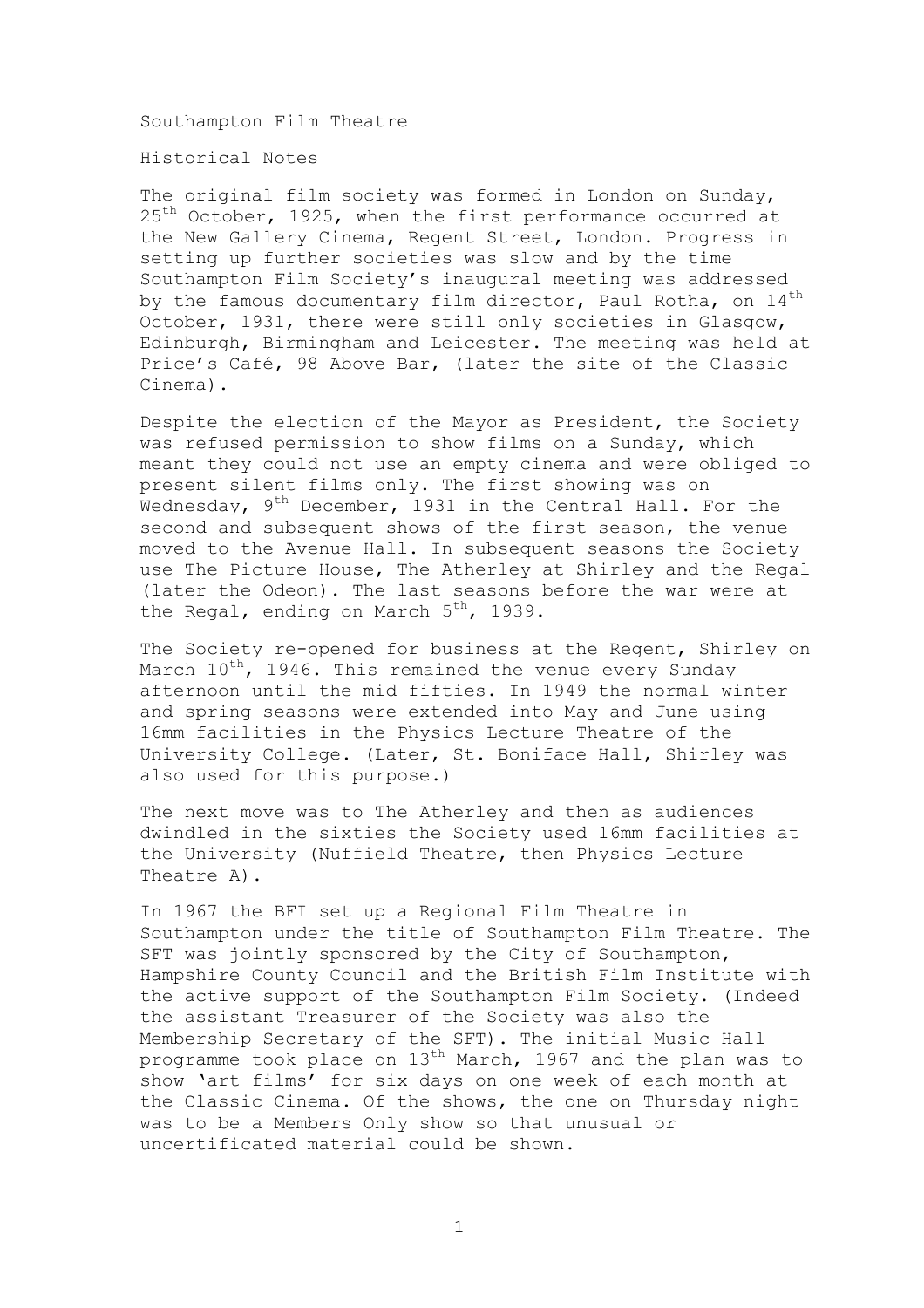During the ensuing couple of years the membership of the film society moved across to the new SFT, but by 1970 the arthouse cinema in Southampton was on the move again. On October 13<sup>th</sup>, 1970 the SFT moved to the Mountbatten Theatre of the Southampton Institute (the called Southampton Technical College). Films were shown on Tuesdays and Wednesdays with some Sunday shows at first, but later shows settled on Monday evenings with a second presentation on Tuesday if it was felt the film would be popular enough to support it. It was hoped this would be the permanent home of the SFT, who had been in difficulty sharing the Classic Cinema (and once or twice the Essoldo at Holbury!). For a number of years the SFT appeared to be settled, although rising charges for venue hire caused problems as time went by.

In the late seventies government funding of the BFI was reduced and as a result it was decided they would support only those Regional Film Theatres capable of drawing an audience throughout the week. Those, like Southampton, who could only show on one or two days would be abandoned financially. Where local people were keen to continue on their own the BFI offered free advice on setting up a limited company (to protect the organisers from personal financial loss) and assistance in booking films. (In fact Southampton also received some financial help until 1981).

On 5th June, 1978 seven local people signed a Memorandum of Association to form the new company called Southampton Film Theatre. On 23<sup>rd</sup> January, 1979 three new members were elected to the Council of Management and it was suggested that the former members of the old executive committee should be asked to join them. The film showings continued at the Mountbatten Theatre as before.

By the middle of 1984 costs relating to the Mountbatten venue had risen to such an extent that the Autumn season had to be cancelled. The SFT was on the point of bankruptcy. Despite no films being shown, an appeal to our members led to 100 renewing their subscriptions as a matter of faith. It was apparent that we could not continue at the Mountbatten Theatre and a claim was made against the College for return of money expended in assisting them to install projection equipment for our joint use. A claim for loss of goodwill and compensation for their showing film in competition with us on nights we did not use was also made. Against that claim we still owed the College £1602 and with other outstanding bills needed a total of £1801. The College offered to refund the cost of projection equipment to the extent of £2151. The offer was accepted.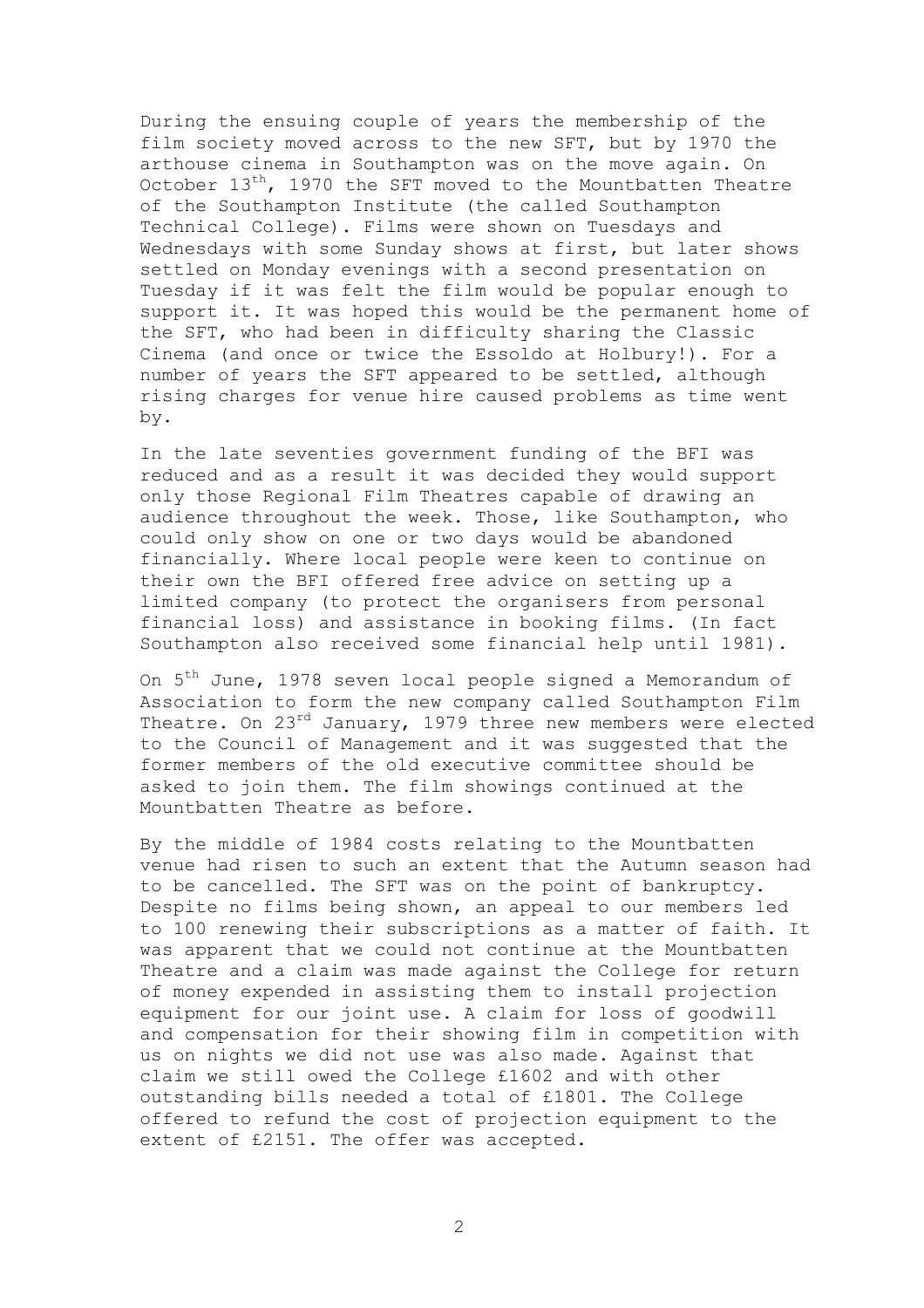During the time SFT had ceased trading, a small group of enthusiasts based at the Central Electricity Generating Board premises in Marchwood had formed their own club to show films on 16mm. They now approached the SFT with the offer of a merger as they had received permission to run a trial season at La Sainte Union College in the Avenue. The season started on 7.2.85 under their name – The Phoenix Film Society.

The amalgamation was successful, though the search continued for a more permanent home. Over the next few seasons just about every venue in the city was visited, from Oaklands to the gas showrooms without success. All were too small or unavailable. In the meantime the joint unit was confirmed by the election of seven Phoenix members to the SFT Council of Management on 5.8.85. On 17.9.85 two half-seasons were introduced to persuade the undecided to join the new organisation. The seasons were successful, but the venue search became more urgent. Consideration was given to sharing dates with the Gantry, but the number of days they were licensed to show films was insufficient.

On  $10^{th}$  September, 1987 a meeting was held in Seminar Room No. 2 at the Boldrewood Complex in the University of Southampton to allow Council members to asses its viability as a venue. Originally contact with this venue had been made in the Mountbatten days, but the discussions had been unsuccessful. In the meantime the University Staff Club Film Society had failed and wished to gain some expertise by an amalgamation similar to that between the Phoenix and SFT. Eventually an agreement for the SFT to operate in conjunction with the University Staff Club, under the name of the Phoenix, was signed on 21.4.88. The opening event at Boldrewood was on Friday, 30<sup>th</sup> September, 1988.

At first the venue was offered free of charge to ensure a good start to the project, but after a few seasons the SFT was financially sound enough to pay hire costs. As a result of the University support it was decided to purchase 35mm projection equipment and this was undertaken with a first test showing on Monday, 17<sup>th</sup> February, 1992. Regular 35mm seasons followed although there were occasional problems with the equipment which was very old.

The Phoenix (SFT) continued to go from strength to strength and on Saturday  $11<sup>th</sup>$  March, 1995 received the supreme award as Film Society of the Year at the National Viewing Sessions in the National Film Theatre in London. (It had received a runners up prize for its film selection in 1989).

As our support increased and our projectors aged further a project for major refurbishment has been undertaken and new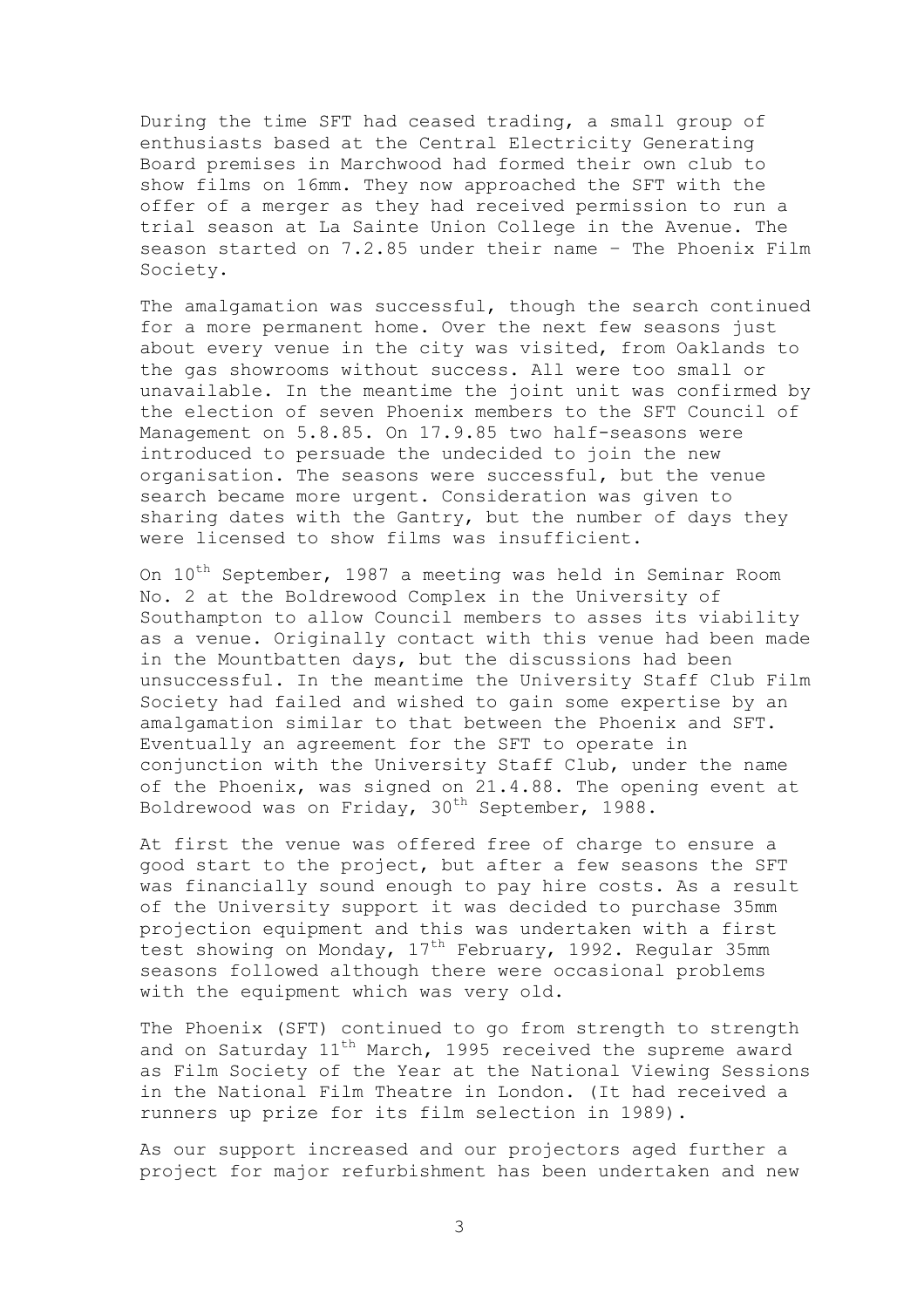projectors were included in the scheme. A National Lottery grant was submitted but was not successful.

Our projectionist discovered that BP were demolishing their 35mm preview theatre in Hemel Hempstead and were happy to let the Phoenix have their two projectors simply for the cost of taking them away. These were successfully installed and first used for the 1999 season. Boldrewood is a much larger venue and it became clear that the lamps needed upgrading. The summer 2000 showings commenced with the new 3phase-powered Xenon lamps.

Good contacts with the cinema trade enabled the Phoenix to upgrade its sound to Dolby SX in January 2001. Again, the system was second hand from a closing private cinema. So, at last, The Phoenix had reliable film exhibition capability as good as many commercial cinemas.

On 9<sup>th</sup> December 2001 The Phoenix celebrated its 70<sup>th</sup> Anniversary with a special day featuring three films. This included "Berlin, Symphony of a Great City" (1927, silent) which was the first film that the Society showed. The celebration was attended by one of its original members from 75 years ago, Kathleen Smith, who has since served on Phoenix Council for several decades.

The Society could not be complacent and was mindful of the risk of having to move again. As part of its development, the University planned to build a new office block on University Road. This was to include a large, raked lecture theatre on the ground floor. The Phoenix was fortunate in being able to make suggestions for its suitability for film presentation during its design, even though there was then no hint of a move.

In 2006 the University made a major strategic decision to redevelop the Boldrewood site. Thus, in 2007 The Phoenix had to leave pending the demolishment of the Boldrewood lecture theatre block. Moving to Building 32 proved affordable (just), though the two 35mm projectors were a tight squeeze into the projection booth. 2007/8 was a very successful, but the costs were much higher.

When the University asked us to move the projectors for its own equipment in 2010 The Phoenix had to review its operations. In just the three years at Building 32 the majority of showings were from disk rather than 35mm. The Phoenix had acquired a digital projector to accommodate this change in film distribution, though using 35mm was still sometimes the only way a particular film could be shown.

In Summer 2010 The Phoenix agreed to work with the University of Southampton's Student Union film society,